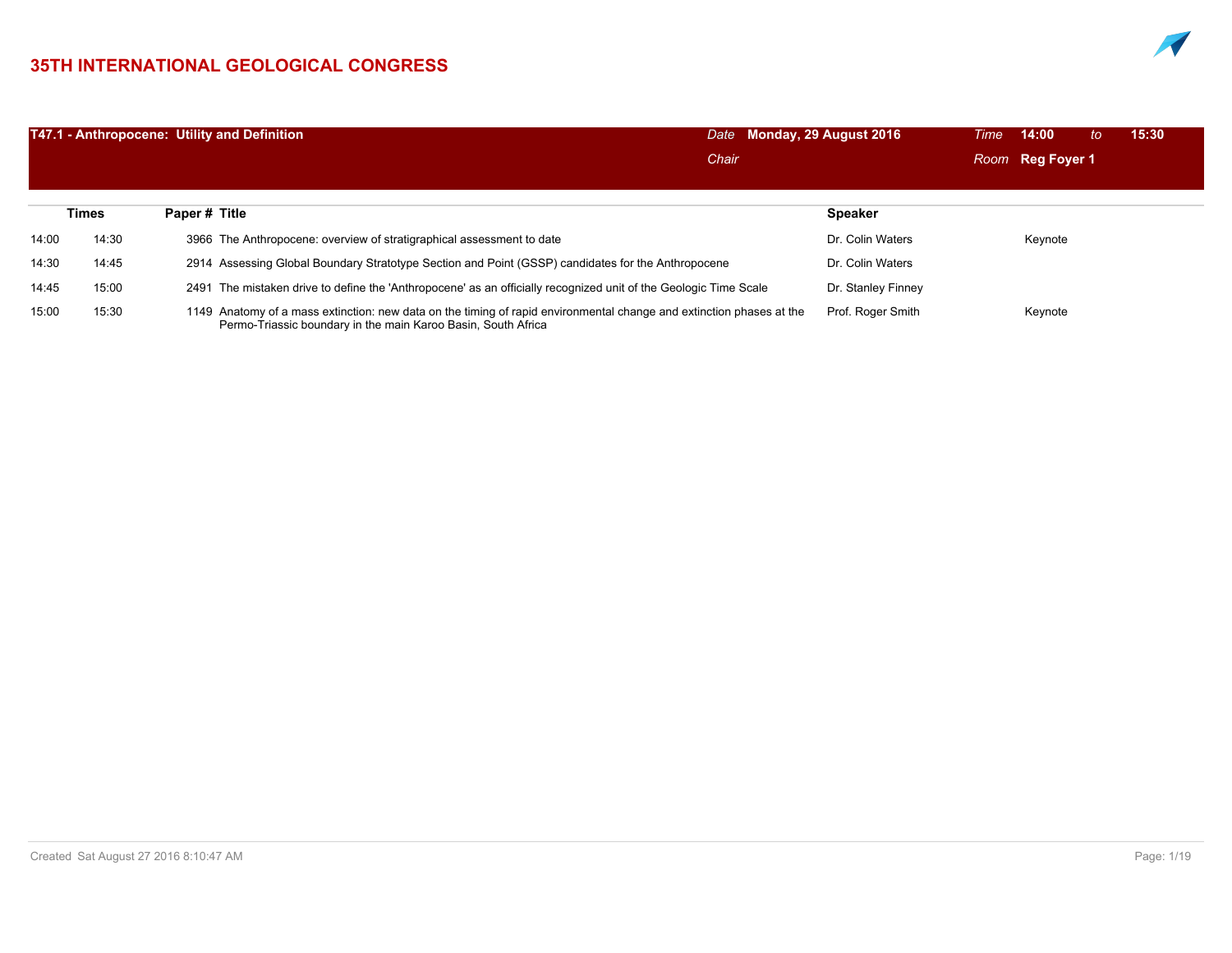|       | Times | Paper # Title |                                                                                                                                                                             | <b>Speaker</b>          |
|-------|-------|---------------|-----------------------------------------------------------------------------------------------------------------------------------------------------------------------------|-------------------------|
| 16:00 | 16:15 |               | 2085 The end-Permian mass extinction and the plants – how much of it is taphonomical bias?                                                                                  | Dr. Evelyn Kustatscher  |
| 16:15 | 16:30 |               | 3684 Red Green: Geochemistry of colored siltstones from the Daptocephalus (Dicynodon) and Lystrosaurus Assemblage<br>Zones at Old Lootsberg Pass and Bethulie, South Africa | Prof. Robert Gastaldo   |
| 16:30 | 16:45 |               | 2957 Multi-Order Tectonic and Climatic Signals in Permian-Lower Triassic Terrestrial Sedimentary Successions in Bogda Dr. Wan Yang<br>Mountains, NW China                   |                         |
| 16:45 | 17:00 |               | 1179 The Daptocephalus Assemblage Zone (Lopingian), South Africa: A proposed biostratigraphy based on a new<br>compilation of stratigraphic ranges                          | Ms. Pia Viglietti       |
| 17:00 | 17:15 |               | 3812 Variability in the Late Permian landscape of the upper Balfour Formation (Beaufort Group Strata, Karoo Basin, South Dr. Johann Neveling<br>Africa).                    |                         |
| 17:15 | 17:30 |               | 3704 Paleomagnetic Data Bearing on the Thermal History of Upper Permian to Lower Triassic (?) Beaufort Group Strata,<br>Karoo Basin, South Africa                           | Professor John Geissman |
| 17:30 | 17:45 |               | 5084 Stratigraphy, U-Pb dating and structural control of post-Variscan volcanism in Sardinia and Southalpine                                                                | Prof. Laura Gaggero     |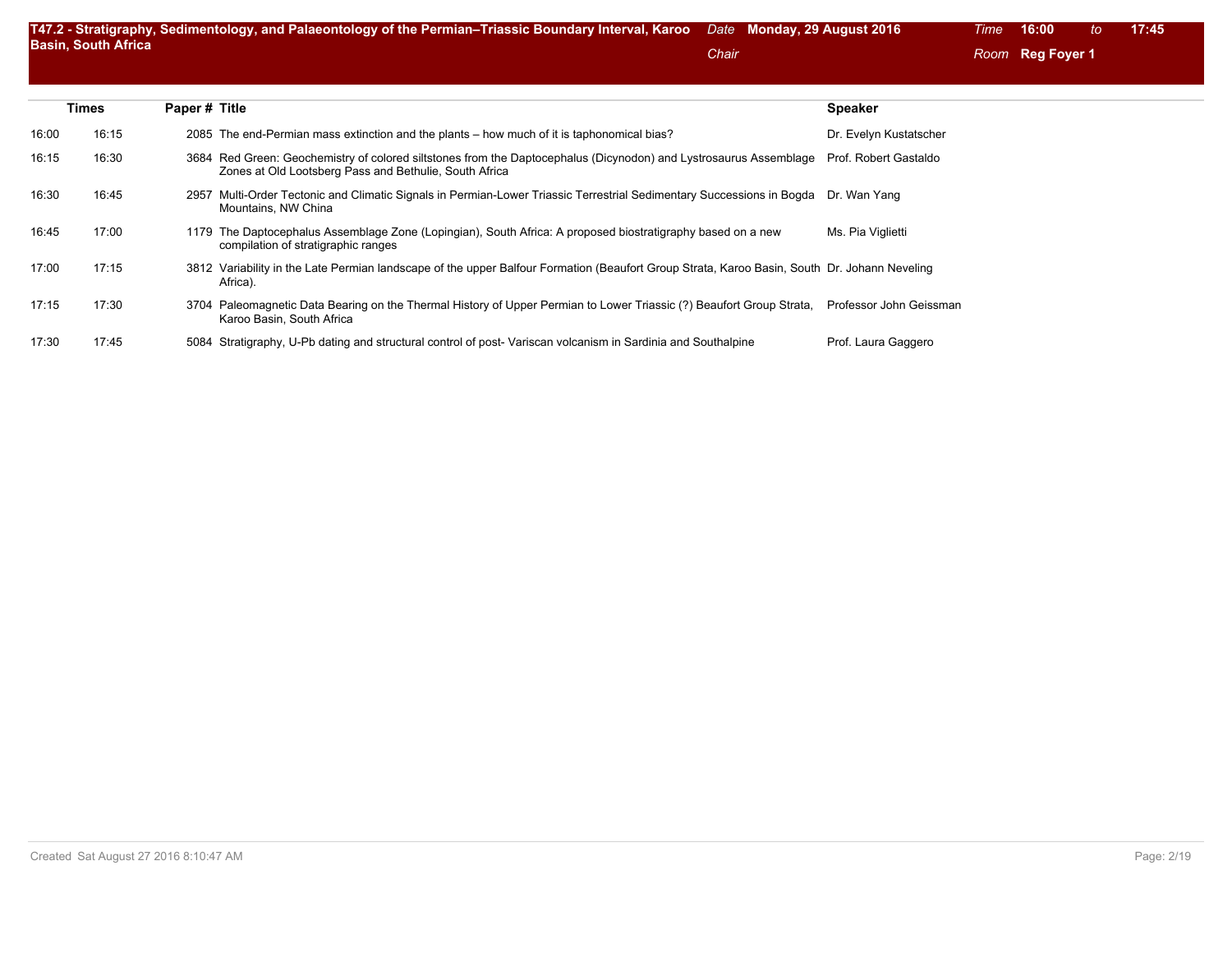|       |       | T47.3 - The Carboniferous World: Assembly of Pangaea and Onset of Late Paleozoic Glaciations                                                       | Tuesday, 30 August 2016<br>Date<br>Chair |                     | Time | 08:00<br>Room Reg Foyer 1 | 10:00<br>to |  |
|-------|-------|----------------------------------------------------------------------------------------------------------------------------------------------------|------------------------------------------|---------------------|------|---------------------------|-------------|--|
|       | Times | Paper # Title                                                                                                                                      |                                          | <b>Speaker</b>      |      |                           |             |  |
| 08:00 | 08:30 | 2956 The Carboniferous World: Assembly of Pangaea and Onset of late Paleozoic Glaciations                                                          |                                          | Dr. Barry Richards  |      | Keynote                   |             |  |
| 08:30 | 08:45 | 4008 Characterization of conodont biostratigraphy in the basal Moscovian boundary interval at the Naqing section,<br>Loudian, Guizhou, South China |                                          | Dr. Lance Lambert   |      |                           |             |  |
| 08:45 | 09:00 | 1779 Ice volume and paleoclimate history of the Late Paleozoic Ice Age from conodont apatite oxygen isotopes from<br>Naging (Guizhou, China)       |                                          | Dr. Bo Chen         |      |                           |             |  |
| 09:00 | 09:15 | 5024 Climatic control on salinity gradient across the US Midcontinent Sea during Pennsylvanian glacio-eustatic highstands Dr. Michael Joachimski   |                                          |                     |      |                           |             |  |
| 09:15 | 09:30 | Refining the Carboniferous-Permian Successions of the Paraná Basin, Brazil via High-Resolution Zircon U-Pb CA-<br>1689<br><b>TIMS Dating</b>       |                                          | Mr. Neil Griffis    |      |                           |             |  |
| 09:30 | 09:45 | 2500 Linked Shifts in Glacial-Interglacial CO2, Climate and Terrestrial Carbon Cycling During Earth's Last Icehouse                                |                                          | Dr. Isabel Montanez |      |                           |             |  |
| 09:45 | 10:00 | 3727 The evidence of the Late Paleozoic Glaciation in South China                                                                                  |                                          | Dr. Xiangdong Wang  |      |                           |             |  |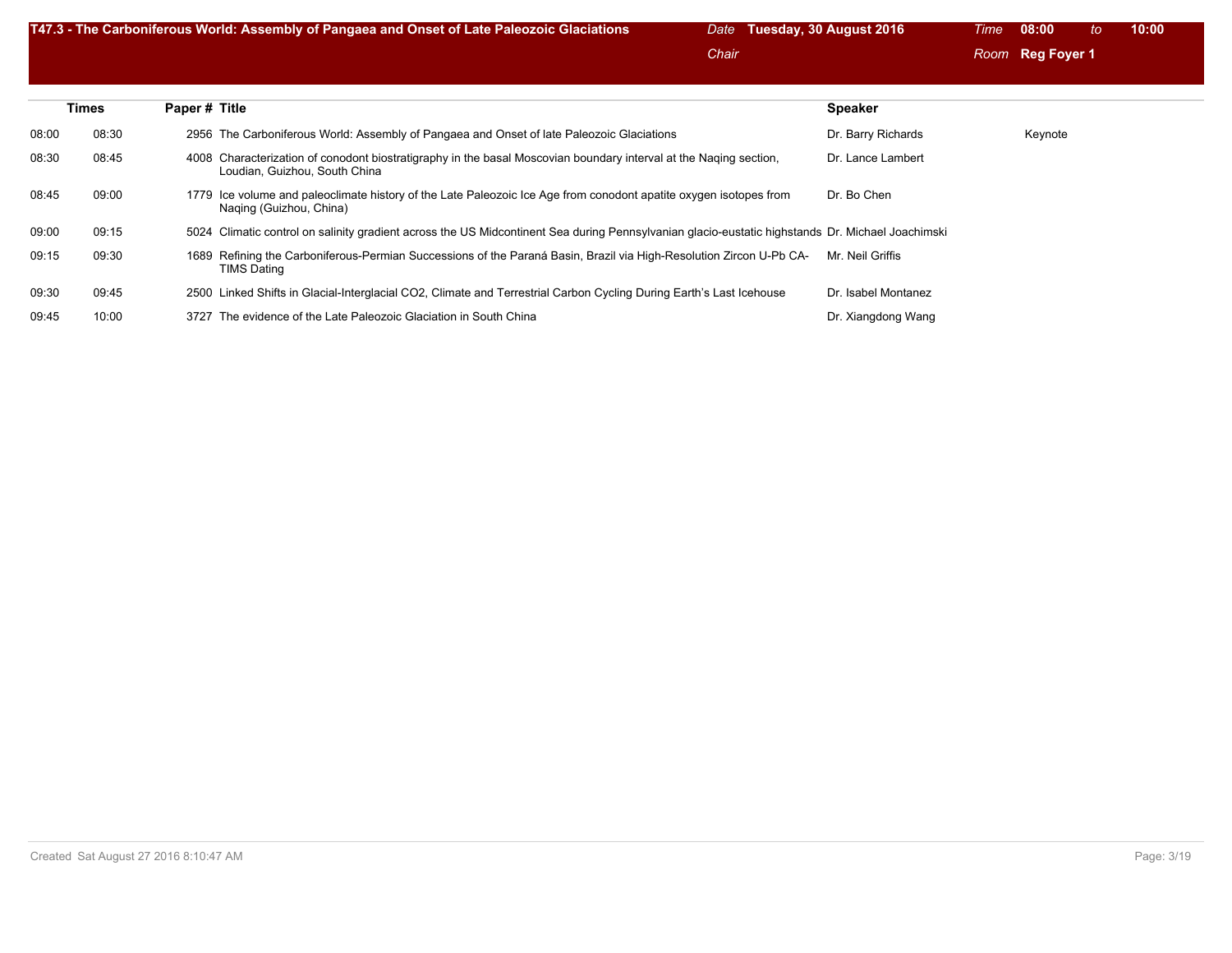|       |              | T47.4 - Permian global events and correlations                                                                                                            | Tuesday, 30 August 2016<br>Date<br>Chair | 10:30<br><b>Time</b><br>to<br>Room Reg Foyer 1 | 12:00 |
|-------|--------------|-----------------------------------------------------------------------------------------------------------------------------------------------------------|------------------------------------------|------------------------------------------------|-------|
|       | <b>Times</b> | Paper # Title                                                                                                                                             | <b>Speaker</b>                           |                                                |       |
| 10:30 | 11:00        | 710 The terrestrial end-Permian mass extinction in South China                                                                                            | Dr. Shuzhong Shen                        | Keynote                                        |       |
| 11:00 | 11:15        | 3114 Permian Conodont Biostratigraphy                                                                                                                     | Prof. Charles Henderson                  |                                                |       |
| 11:15 | 11:30        | 1867 Permian carbonate ooids from the Baoshan Block, China and other Cimmerian terranes with paleogeographic and<br>paleoclimatic significance            | Dr. Hao Huang                            |                                                |       |
| 11:30 | 11:45        | 2147 Transitional carbonate facies from cool- to warm-water settings: A Permian case from the Baoshan Block in western Prof. Xiaochi Jin<br>Yunnan, China |                                          |                                                |       |

11:45 12:00 1534 Atlantic- to Andean type basin inversion along the southern margin of Gondwana: U-Pb detrital zircon evidence form Dr. Clarisa Vorster the Cape- and lower Karoo Supergroups and correlatives in Argentina and the Falkland Islands.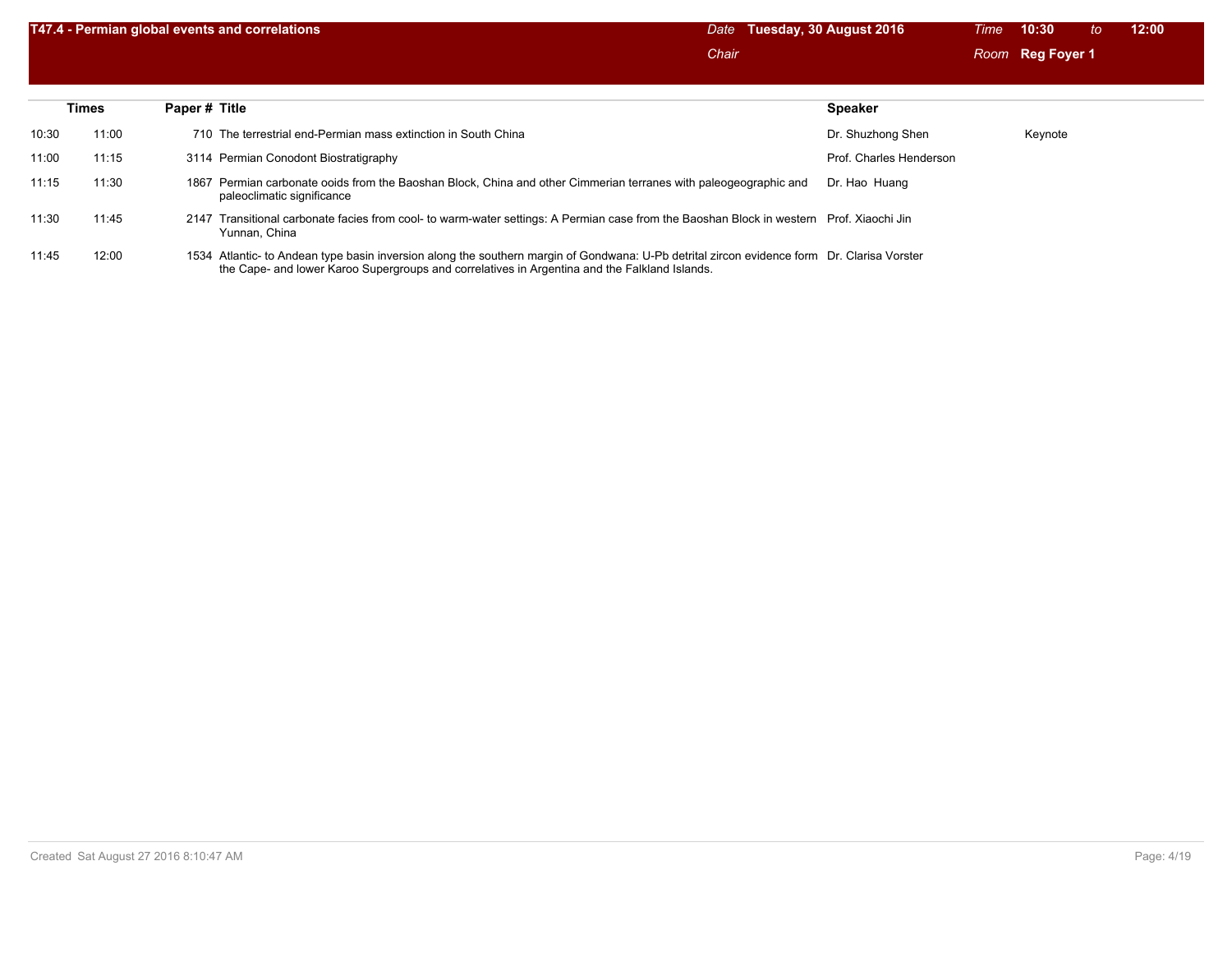|       |       | T47.5 - Permian global events and correlations                                                                                                                                                      | Date  | Tuesday, 30 August 2016 | Time | 14:00            | to | 15:30 |
|-------|-------|-----------------------------------------------------------------------------------------------------------------------------------------------------------------------------------------------------|-------|-------------------------|------|------------------|----|-------|
|       |       |                                                                                                                                                                                                     | Chair |                         |      | Room Reg Foyer 1 |    |       |
|       |       |                                                                                                                                                                                                     |       |                         |      |                  |    |       |
|       | Times | Paper # Title                                                                                                                                                                                       |       | <b>Speaker</b>          |      |                  |    |       |
| 14:00 | 14:15 | Detrital zircon age population study from rocks of the Karoo Supergroup, Eastern Cape Province of South Africa<br>1871                                                                              |       | Ms. Laura Bowden        |      |                  |    |       |
| 14:15 | 14:30 | 942 The Permian-Triassic succession in the southern Sydney Basin, southeastern Australia: a unique and complete<br>stratigraphic record of global changes during the Palaeozoic-Mesozoic transition |       | Prof. Guang R. Shi      |      |                  |    |       |
| 14:30 | 14:45 | 3740 Seismites in transgressive Lower Gondwana (Permian) succession, West Bokaro Coalfield, India: tectono-<br>sedimentary and sequence stratigraphic implications                                  |       | Dr. Biplab Bhattacharya |      |                  |    |       |
| 14:45 | 15:00 | Impoverished hard substrate biotas in the aftermath of the end-Permian mass extinction: evidence from East<br>3037<br>Greenland                                                                     |       | Dr. Michal Zaton        |      |                  |    |       |
| 15:00 | 15:30 | 4545 Collapse and rebuilding of marine ecosystems during the P-Tr transition in Gondwana world                                                                                                      |       | Prof. Zhong-Qiang Chen  |      | Keynote          |    |       |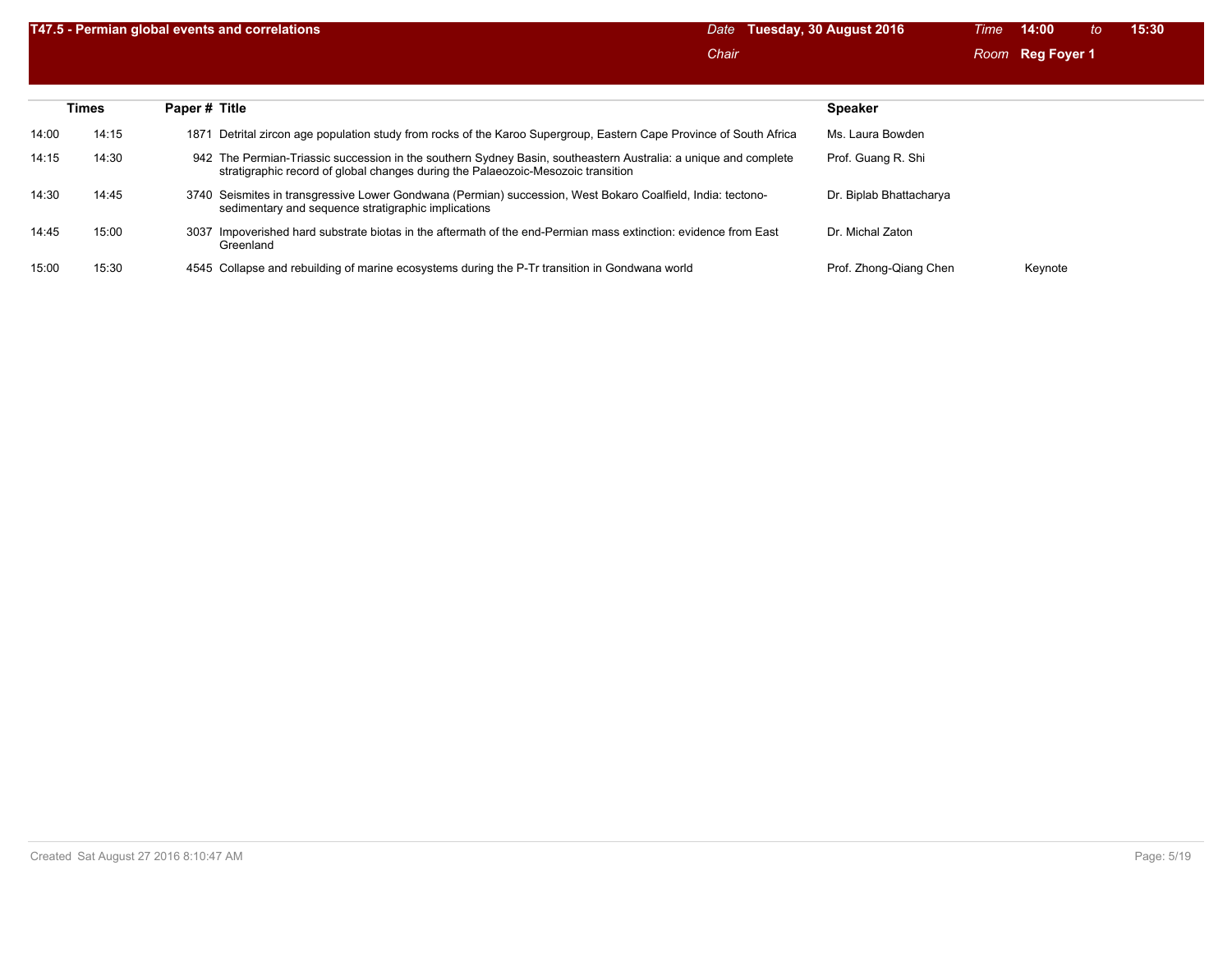| <b>Extremes</b> |       |               | T47.6 - IGCP 630: Permian and Triassic integrated Stratigraphy and Climatic, Environmental and Biotic                                                                                   | Date<br>Chair | Tuesday, 30 August 2016 | Time | 16:00<br>Room Reg Foyer 1 | to | 17:45 |
|-----------------|-------|---------------|-----------------------------------------------------------------------------------------------------------------------------------------------------------------------------------------|---------------|-------------------------|------|---------------------------|----|-------|
|                 | Times | Paper # Title |                                                                                                                                                                                         |               | <b>Speaker</b>          |      |                           |    |       |
| 16:00           | 16:15 | 3822          | Terrestrial Permian-Triassic Transitional Sequence in North China: Implication for the correlation with the Marine<br>Events in South China                                             |               | Dr. Jinnan Tong         |      |                           |    |       |
| 16:15           | 16:30 |               | 5112 The Choiyoi silicic large igneous province of Argentina and Chile and its possible linkage to middle Permian climate<br>change and mass extinction                                 |               | Dr. David Kimbrough     |      |                           |    |       |
| 16:30           | 16:45 | 2055          | The Capitanian/Wuchiapingian mass extinction and Kamura Event from tropical to Boreal zones (China, South<br>Primorye [Russia], and Spitsbergen)                                        |               | Dr. Olga Kossovaya      |      |                           |    |       |
| 16:45           | 17:00 |               | 3867 A Refined Magnetic Polarity Stratigraphy and Paleomagnetic Pole for Upper Permian and Lower Triassic Strata<br>Deposited Across the End-Permian Extinction Event, West Texas (USA) |               | Professor John Geissman |      |                           |    |       |
| 17:00           | 17:15 | 3856          | The Bletterbach section (S-Alps, N-Italy): a unique record of a low-latitude late Permian terrestrial ecosystem                                                                         |               | Dr. Massimo Bernardi    |      |                           |    |       |

17:30 17:45 1690 Ecologic Restructuring After the Permo-Triassic Extinction: A geochemical and paleoecological case study of the Dr. Margaret Fraiser Middle Triassic of low-latitude eastern Panthalassa

17:15 17:30 3645 Recovery after the end-Permian biotic crisis in the Boreal Sea Prof. Kliti Grice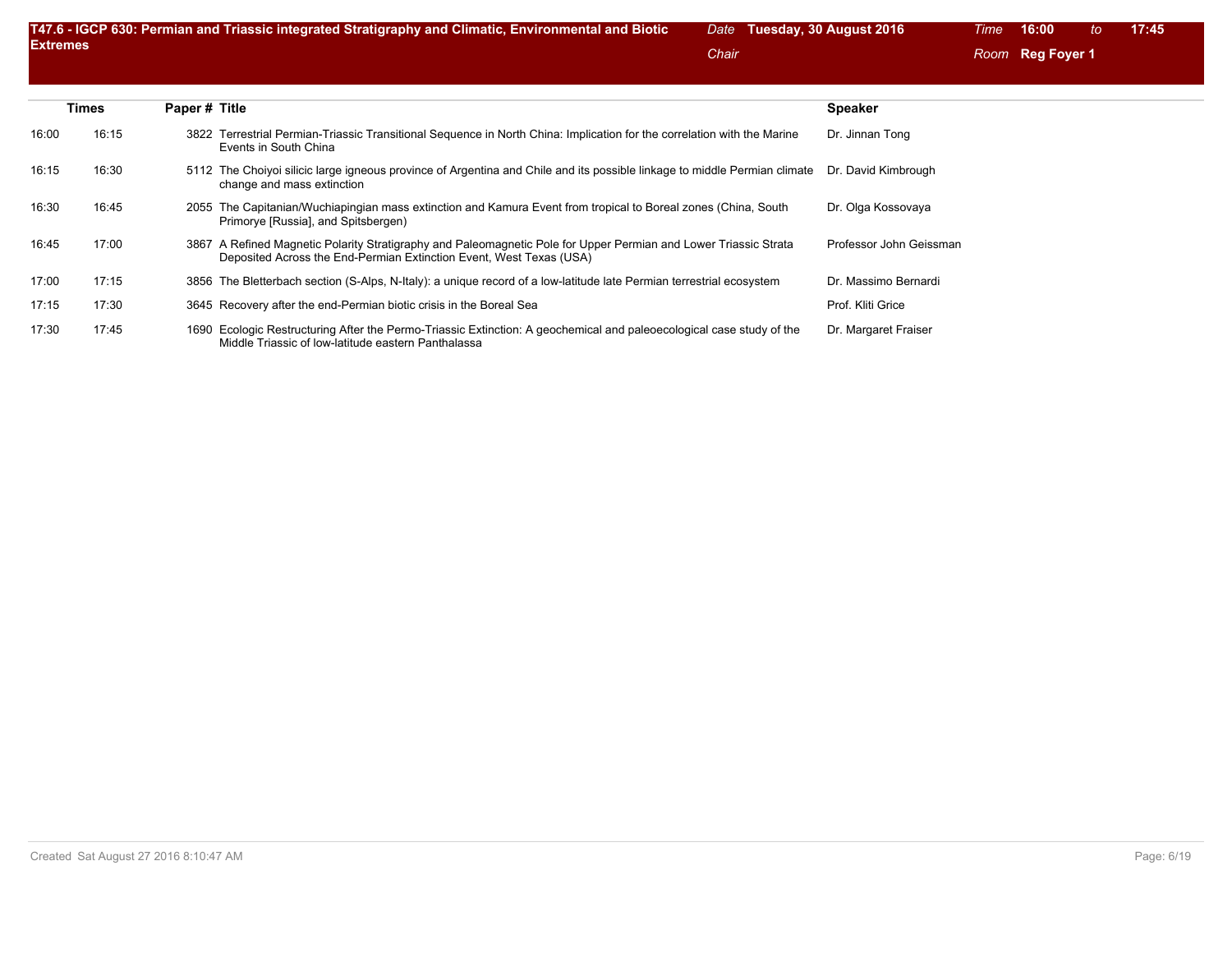|  |  | T47.P2 - Phanerozoic Earth History, Stratigraphy and the Geologic Time Scale | Date Tuesday, 30 August 2016 | Time <b>17:45</b> | to: | 19:00 |
|--|--|------------------------------------------------------------------------------|------------------------------|-------------------|-----|-------|
|--|--|------------------------------------------------------------------------------|------------------------------|-------------------|-----|-------|

| <b>Times</b> | Paper # Title |                                                                                                                                                                                                 | <b>Speaker</b>                                    |
|--------------|---------------|-------------------------------------------------------------------------------------------------------------------------------------------------------------------------------------------------|---------------------------------------------------|
|              |               | 5346 Eccentricity Scale Conodont Oxygen and Strontium Isotopic Trends During Carboniferous Climate Transitions                                                                                  | <b>Dillon Osleger</b>                             |
|              |               | 4128 Taxonomic remarks and stratigraphic implications of Cloudina species in Neoproterozoic strata                                                                                              | Mr. Rodrigo AdôRno<br>Mr. Dermeval do Carmo       |
|              |               | 4404 Uppermost Permian to Upper Triassic conodont zonation and carbonate carbon isotopes from Kamura section,<br>Southwest Japan                                                                | Dr. Feihong Ye                                    |
|              |               | 5393 Anthropocene, Vernal Point, Solar cycle and el Niño 2015-2016                                                                                                                              | Mr. Teodosio Chavez-Campos                        |
|              |               | 5196 Earth history visualization system for Gondwana basins                                                                                                                                     | Ms. Rebecca Bobick<br>Prof. James Ogg             |
|              |               | 2899 Nearshore to offshore facies correlation of the Turonian-Coniacian stage boundary in the Bohemian Cretaceous<br>Basin (Czech Republic)                                                     | Mr. Stanislav Cech                                |
|              |               | 4398 Progressive growth of the Scandinavian Ice Sheet across the south-western Baltic Sea Basin during Marine Isotope<br>Stage 2                                                                | Mr. Michael Kenzler                               |
|              |               | 2567 The first detailed record of Permian-Triassic boundary sediments in deep-water facies in North-East Asia (Kolyma-<br>Omolon region)                                                        | Dr. Alexander Biakov                              |
|              |               | 2486 Calcareous nannoplankton and Foraminifera biostratigraphy of the Upper Cretaceous St Lucia Formation (Nibela<br>Peninsula, South Africa)                                                   | Dr. Maria Ovechkina                               |
|              |               | 4512 Biostratigraphy of the Valongo Formation (Ordovician) of northern Portugal                                                                                                                 | Dr. Artur Sá                                      |
|              |               | 3107 MICROFACIES AND DIAGENETIC ANALYSIS OF LOCKHART LIME STONE, SHAH ALLAH DITTA AREA<br><b>ISLAMABAD, PAKISTAN</b>                                                                            | M.A. Khan                                         |
|              |               | 2774 Factors influencing on formation of chalk-marl couplets in Turonian-Santonian succession, Kopet-Dagh basin, NE<br>Iran                                                                     | Ms. Leili Fateh Bahari                            |
|              |               | 1259 Mercury deposition and mercury isotopes in sections straddling the Cretaceous–Paleogene boundary: link to<br>volcanism                                                                     | Dr. Alcides Sial                                  |
|              |               | 1591 The Stratigraphic Table of Germany revisited: 2016                                                                                                                                         | Dr. Manfred Menning                               |
|              |               | 2480 Calcareous nannoplankton distribution around the Campanian–Maastrichtian boundary on the Aktulagaj Plato<br>(Kazakhstan)                                                                   | Dr. M.N. Ovechkina                                |
|              |               | 4236 Upper Visean through Gzhelian conodont zonation in South China                                                                                                                             | Dr. Yuping QI                                     |
|              |               | 924 Implications of new data for late Cretaceous marine transgressions in central peninsular India                                                                                              | Prof. Sunil Bajpai                                |
|              |               | 3911 Litho- And Chronostratigraphy of Bukit Merah, Taiping Permo-Triassic Semanggol Formation                                                                                                   | Mr. MOHAMAD SHAUFI SOKIMAN<br>Mr. MD YAZID MANSOR |
|              |               | 2560 Bivalve biostratigraphy of terminal Permian (pre-Otoceras part) of the South Verkhoyansk Region (Northeast Asia)                                                                           | Dr. Alexander Biakov                              |
|              |               | 2262 The characteristic and geodaynamic origin of stratigraphic sequence structure in the compressional basin: a Jurassic Mr. Qisong Xu<br>example from the Fukang sag in the Junggar basin     |                                                   |
|              |               | 925 Retrieving a Late Cretaceous Major Plate Reorganization Event of Pacific Ocean, Age 87-89 Ma (Late Turonian/<br>Coniacian): Insight from Eastern Asia and Significance to Pacific Evolution | Dr. Ying Song                                     |
|              |               | 2812 Towards a calibrated astronomical timescale for the Mid Ordovician                                                                                                                         | Dr. Christian Rasmussen                           |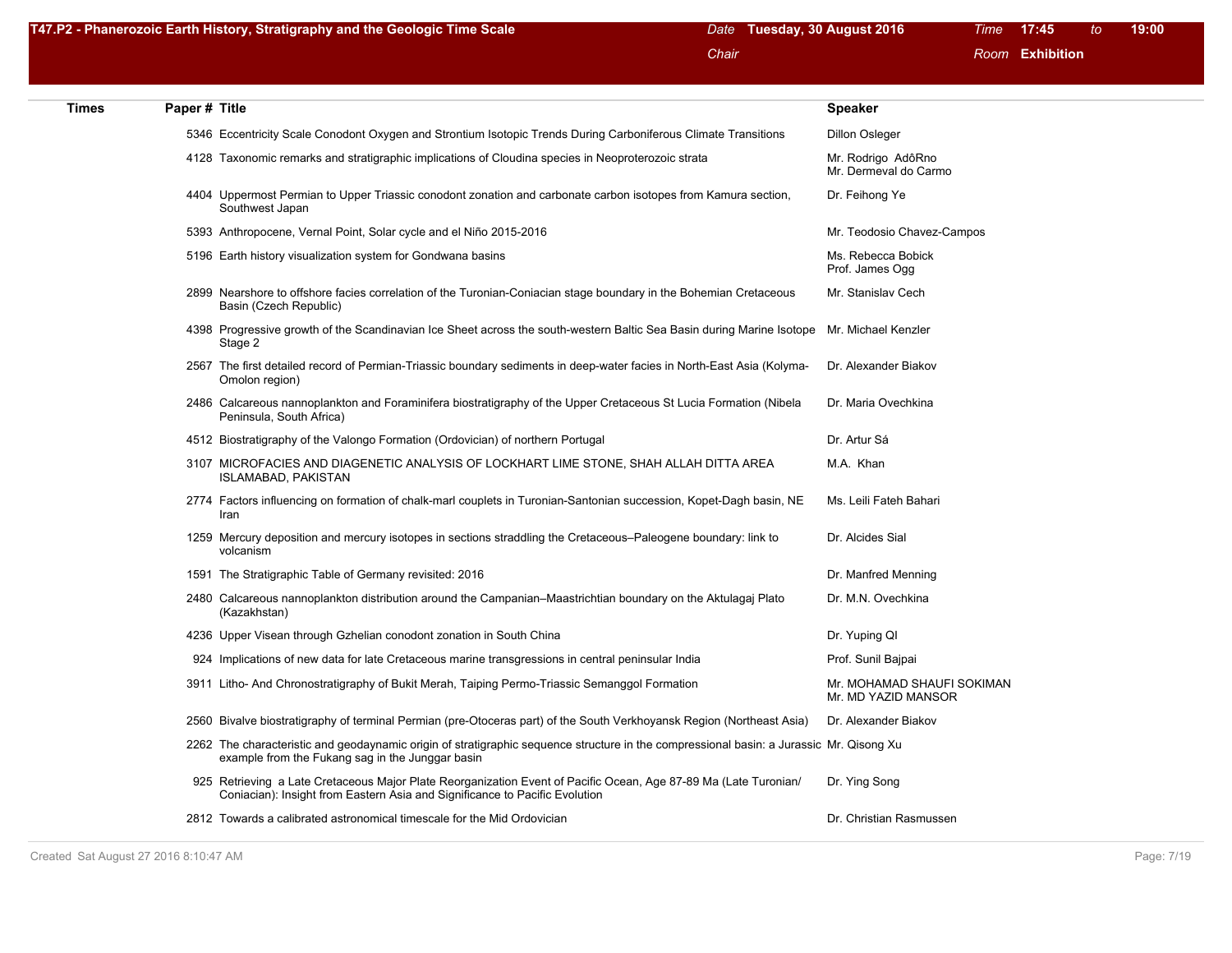| T47.P2 - Phanerozoic Earth History, Stratigraphy and the Geologic Time Scale | Date Tuesday, 30 August 2016 | Time 17:45 | ∖ to l | 19:00 |
|------------------------------------------------------------------------------|------------------------------|------------|--------|-------|
|                                                                              |                              |            |        |       |

| <b>Times</b> | Paper # Title |                                                                                                                                                                | <b>Speaker</b>                              |
|--------------|---------------|----------------------------------------------------------------------------------------------------------------------------------------------------------------|---------------------------------------------|
|              |               | 1204 Neogene terrestrial chronostratigraphic sequence of China based on land mammalian ages                                                                    | Dr. Tao Deng                                |
|              |               | 4144 Biostratigraphy of Neoproterozoic strata based on invertebrate species from South America                                                                 | Mr. Rodrigo AdôRno<br>Mr. Dermeval do Carmo |
|              |               | 5031 A field reconnaissance to locate the base of the Changhsingian Stage in the Karoo Basin, South Africa                                                     | Mr Lwazi Magadaza                           |
|              |               | 4131 Three-dimensional Cloudina specimens extraction from limestone of the Nama Group, Namibia                                                                 | Mr. Rodrigo AdôRno<br>Mr. Dermeval do Carmo |
|              |               | 1721 A Revised Calibration of the New Zealand Geological Timescale: NZGT2015                                                                                   | James Ian Raine                             |
|              |               | 1922 The correlation between the deposition and its regional tectonics in the Jurassic Yabulai Basin, Northwestern China                                       | Mr. Haiyang Cao                             |
|              |               | 5195 Concise Geologic Time Scale 2016: a partial update of GTS2012                                                                                             | Prof. James Ogg                             |
|              |               | 3726 Late Barremian - early Albian climate of the northern middle latitudes: Stable O- and C-isotope evidence from<br>brachiopods and molluscs of the Caucasus | Dr. Yuri D. Zakharov                        |
|              |               | 2462 Evidence for ancestry in taxonomic studies: Lessons from mid-Cretaceous biserial planktonic foraminifera                                                  | Dr. Brian Huber                             |
|              |               | 4299 Lower - Middle Pleistocene boundary at Chiba section and distribution situation of Byk zone, central Japan                                                | Mr. Hideto Kimura                           |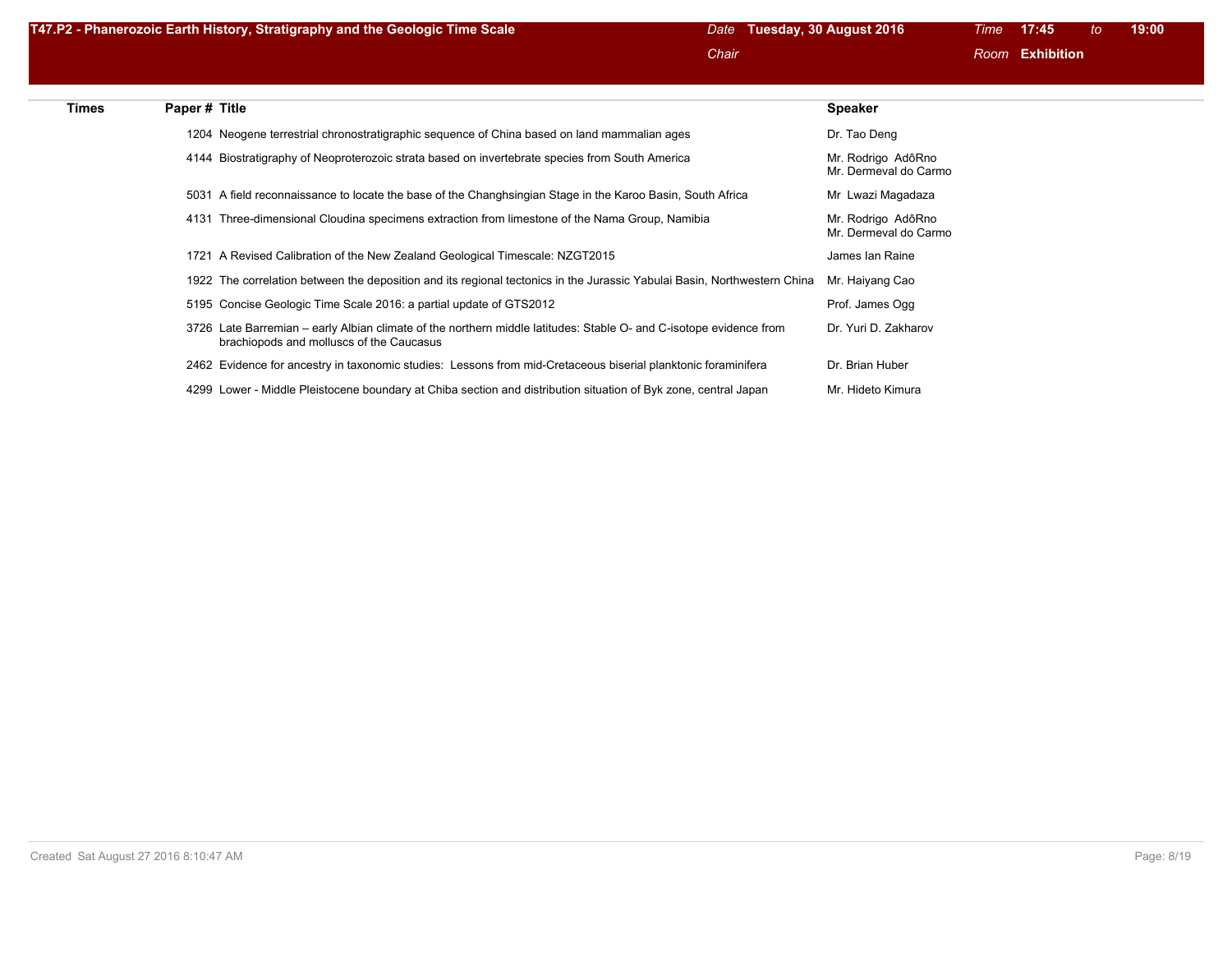|       | <b>Times</b> | Paper # Title |                                                                                                                                                                                                                                   | <b>Speaker</b>         |
|-------|--------------|---------------|-----------------------------------------------------------------------------------------------------------------------------------------------------------------------------------------------------------------------------------|------------------------|
| 08:00 | 08:15        |               | 3725 Earliest Triassic Ephemeral Refuge at Shangsi, China                                                                                                                                                                         | Ms. Amanda Godbold     |
| 08:15 | 08:30        |               | 1272 Olenekian ammonoid and brachiopod successions of the Kamenushka River basin and their environmental<br>conditions based on N- and C-isotope data from the Lower Triassic of South Primorye, Russian Far East                 | Dr. Yuri Zakharov      |
| 08:30 | 08:45        |               | 4000 Cycle-calibrated magnetostratigraphy and time scales for the Early and early-Late Triassic                                                                                                                                   | Ms. Yang (Wendy) Zhang |
| 08:45 | 09:00        |               | 4603 Implications of the stratigraphic results of the Colorado Plateau Coring Project (CPCP): salt vs. plate tectonics vs.<br>eustasy in the Late Triassic Chinle Formation                                                       | Dr. Paul Olsen         |
| 09:00 | 09:15        |               | 4937 The Colorado Plateau (USA) Coring Project (CPCP): Preliminary Magnetic Polarity Stratigraphy and Rock Magnetic Professor John Geissman<br>Data From the Continuous Cored Record of Triassic Continental Environmental Change |                        |
| 09:15 | 09:30        |               | 1979 Evidences of marine regression and Pangaea breakup: Triassic-Jurassic boundary from the Tethyan Salt Range,<br>Pakistan.                                                                                                     | Mr. SHAHID IQBAL       |
| 09:30 | 09:45        |               | 4818 The vegetation changes and terrestrial ecosystem variations across the Triassic-Jurassic transitions in the Sichuan<br>Basin, China: progresses and perspectives                                                             | Prof. Yongdong Wang    |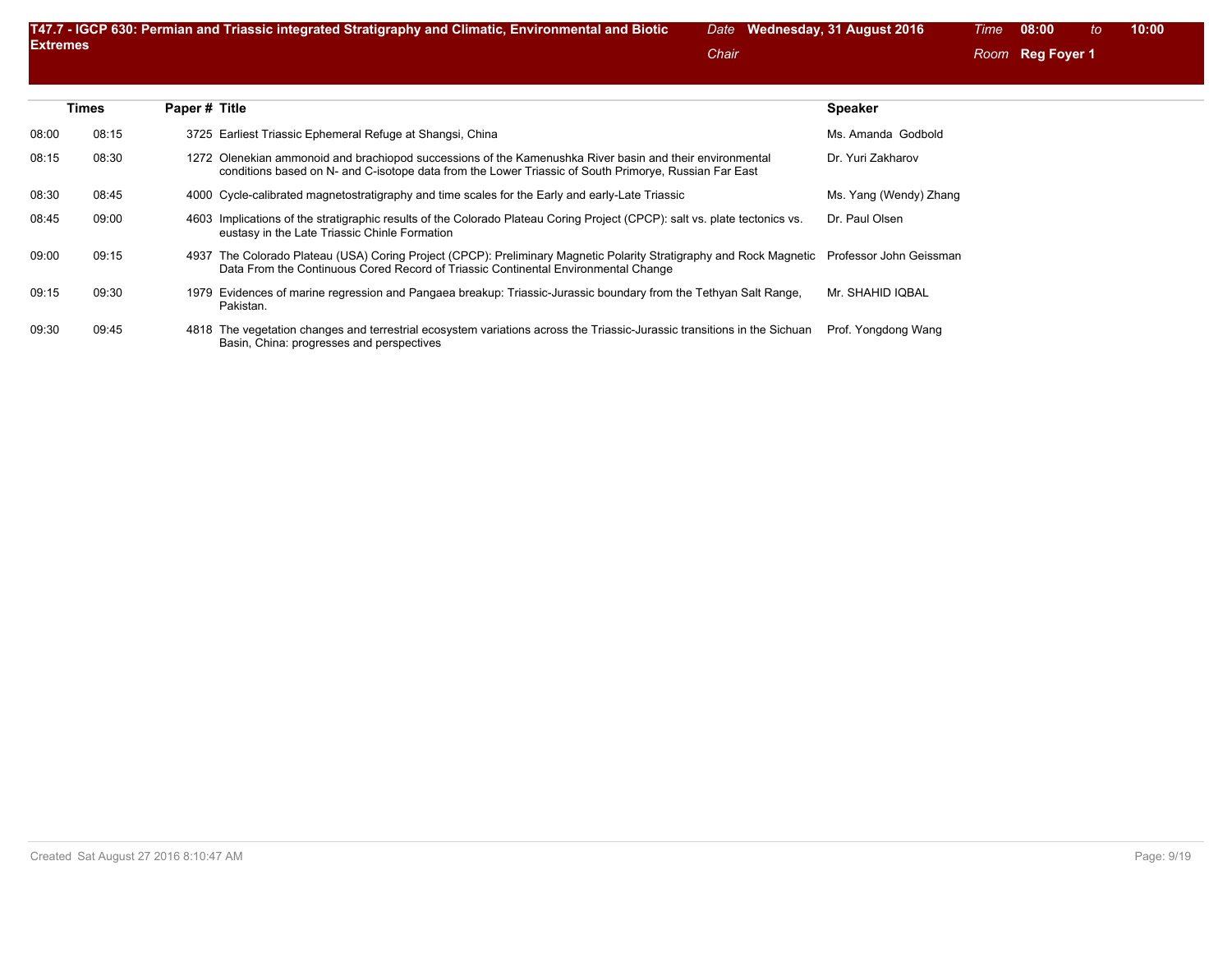**T47.8 - IGCP 630: Permian and Triassic integrated Stratigraphy and Climatic, Environmental and Biotic Extremes / Tethys birth to demise: Stratigraphy, Palaeogeography and Tectonic Evolution**

*Date* **Wednesday, 31 August 2016** *Time* **10:30** *to* **12:00**

**Chair Chair** *Room* **Reg Foyer 1** 

|       | <b>Times</b> | Paper # Title                                                                                                                                                                                    | <b>Speaker</b>          |
|-------|--------------|--------------------------------------------------------------------------------------------------------------------------------------------------------------------------------------------------|-------------------------|
| 10:30 | 10:45        | Late Triassic (Rhaetian) carbon isotope stratigraphy and depositional environments of deep neritic to basinal<br>3131<br>deposits in the Northern Calcareous Alps (Austria).                     | Dr. Wolfgang Mette      |
| 10:45 | 11:00        | 888 The end-Triassic conodont genus Misikella in the Slovenian Basin                                                                                                                             | Dr. Tea Kolar-Jurkovšek |
| 11:00 | 11:15        | 1960 The DARIUS Palaeotectonic Maps: Evolution of the Central Tethys domain since the Middle Permian                                                                                             | Mr. Eric Barrier        |
| 11:15 | 11:30        | 3790 Paleomagnetic results from lower Triassic red sandstones from the autochthonous cover of the Central Western<br>Carpathians: constraints on large-scale rotations of the Alcapa microplate. | Dr. Rafał Szaniawski    |
| 11:30 | 11:45        | 3420 Eastern Tethys Development in Northeastern India and India - Asia Collision                                                                                                                 | Prof. Vinod Tewari      |
| 11:45 | 12:00        | 3474 Palaeogeographic evolution of the Central-Western Mediterranean area in the last 50 Myr: stratigraphical and<br>palaeontological constraints                                                | Dr. Fabio Massimo Petti |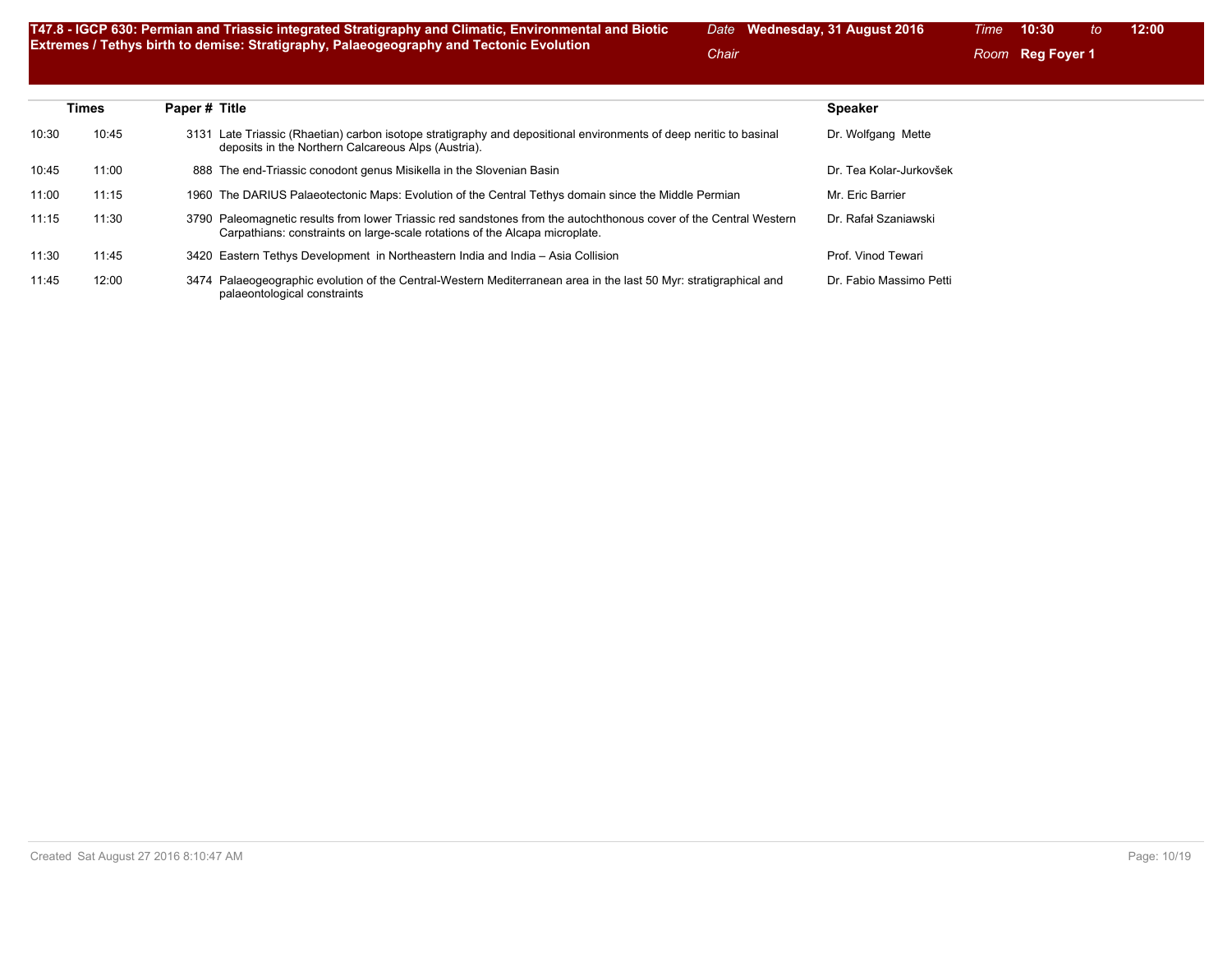| T47.9 - Tethys birth to demise: Stratigraphy, Palaeogeography and Tectonic Evolution / The Jurassic            | Date Wednesday, 31 August 2016 |  |
|----------------------------------------------------------------------------------------------------------------|--------------------------------|--|
| System: Timing and causes of major transitions in climate, ecology and biogeochemical cycles on land and Chair |                                |  |
| in the oceans                                                                                                  |                                |  |

|       | Times | Paper # Title                                                                                                                                                                                        | <b>Speaker</b>          |
|-------|-------|------------------------------------------------------------------------------------------------------------------------------------------------------------------------------------------------------|-------------------------|
| 14:00 | 14:15 | 1990 Metamorphosed hemi-pelagic evaporites in Anatolia: a Mid-Cretaceous salinity crisis in the Neotethys?                                                                                           | Ms. Franziska Scheffler |
| 14:15 | 14:30 | 4753 A Triassic–Jurassic Carbonate record from the Paleoequator: Chemostratigraphy and Sedimentology of Three<br>Boundary Sections in the Ghalilah Formation Ras Al Khaimah, UAE.                    | Dr. Aisha Al Suwaidi    |
| 14:30 | 14:45 | 1082 Triassic/Jurassic boundary in peritidal carbonates from western Tethys                                                                                                                          | Dr. Simona Todaro       |
| 14:45 | 15:00 | 1883 Sea level reconstructions at the Triassic-Jurassic boundary: southwestern margin of the Neotethys in the Salt<br>Range, Pakistan                                                                | Mr. SHAHID IQBAL        |
| 15:00 | 15:15 | 4387 Carbon isotope stratigraphy across the Triassic-Jurassic boundary: Building a global stack, assessing its correlation Dr. József Pálfy<br>utility, and understanding carbon cycle perturbations |                         |
| 15:15 | 15:30 | 3079 Continuous high-resolution chemostratigraphic record of the Early Jurassic                                                                                                                      | Ms. Marisa Storm        |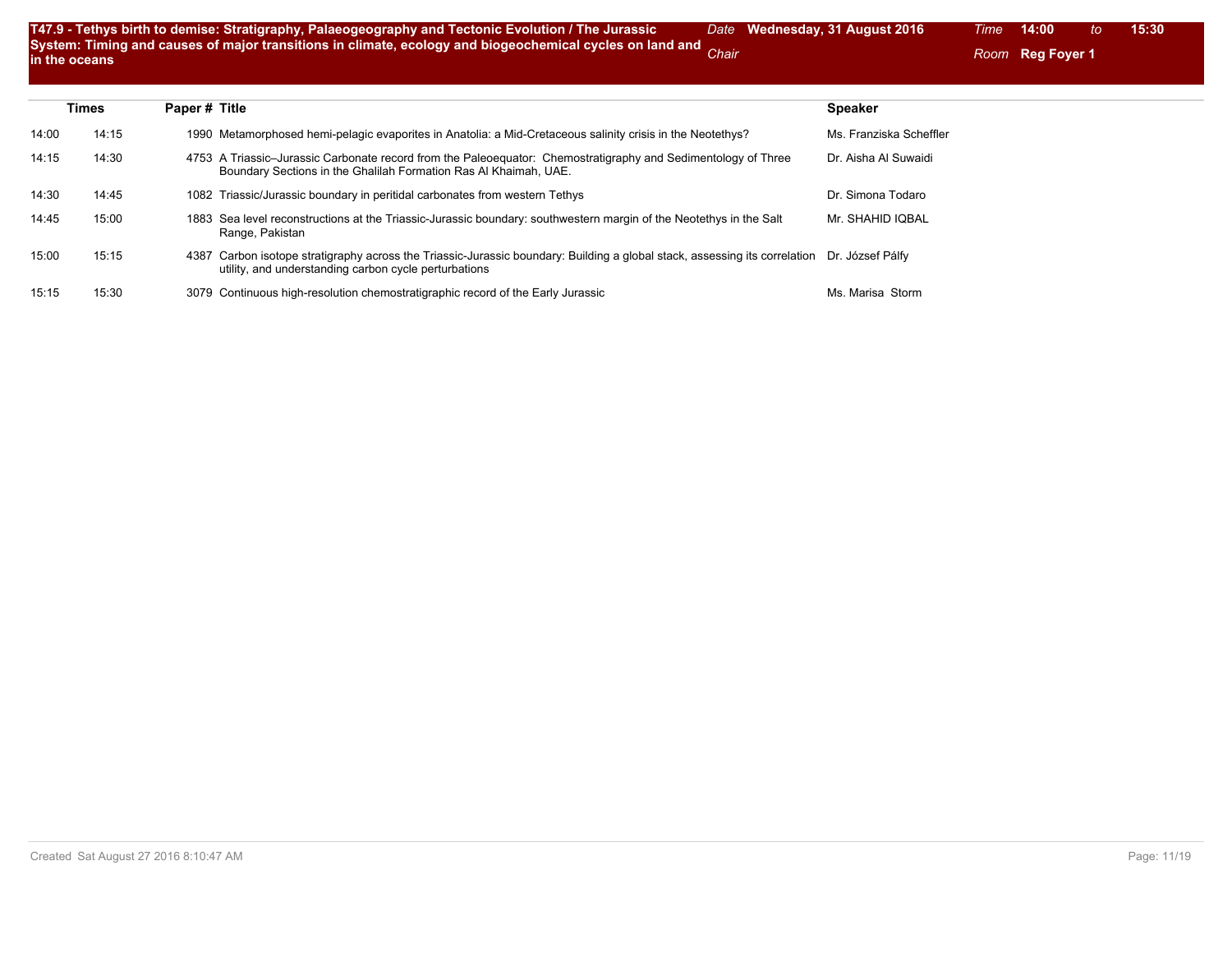|       | Songliao basin) |               | T47.10 - Cretaceous sea-level changes and Asia-Pacific Cretaceous Ecosystems (IGCP 609, IGCP 608, ICDP Date Wednesday, 31 August 2016<br>Chair                  |                            | <b>Time</b> | 16:00<br>to<br>Room Reg Foyer 1 | 17:45 |
|-------|-----------------|---------------|-----------------------------------------------------------------------------------------------------------------------------------------------------------------|----------------------------|-------------|---------------------------------|-------|
|       | Times           | Paper # Title |                                                                                                                                                                 | <b>Speaker</b>             |             |                                 |       |
| 16:00 | 16:15           |               | 1269 New ammonoid aragonite 87Sr/86Sr records of Mesozoic environmental change                                                                                  | Dr. Yuri Zakharov          |             |                                 |       |
| 16:15 | 16:30           |               | 4418 The "Ultimate basis of Chronology": Cyclostratigraphic calibration of high-resolution ammonite-correlated 'events' in Dr. Kevin Page<br>the Lower Jurassic |                            |             |                                 |       |
| 16:30 | 16:45           |               | 4769 New multiproxy record of the Jenkyns Event (a.k.a. Toarcian Oceanic Anoxic Event) from the Mecsek Mountains<br>(Hungary)                                   | Dr. József Pálfy           |             |                                 |       |
| 16:45 | 17:15           |               | 2400 Unravelling short-term climate and sea-level changes in a greenhouse world – Evidence from the Cretaceous (IGCP Dr. Benjamin Sames<br>609)                 |                            |             | Keynote                         |       |
| 17:15 | 17:30           |               | 4484 New integrated stratigraphic data from Hungary and a global carbon isotope stack across the Jurassic-Cretaceous<br>boundary                                | Dr. József Pálfy           |             |                                 |       |
| 17:30 | 17:45           |               | 4232 Early Cretaceous precise radioisotopic ages, ammonite biostratigraphy and calcareous nannofossil bioevents from<br>the Neuquén Basin, Argentine Andes      | Dr. Beatriz Aguirre-Urreta |             |                                 |       |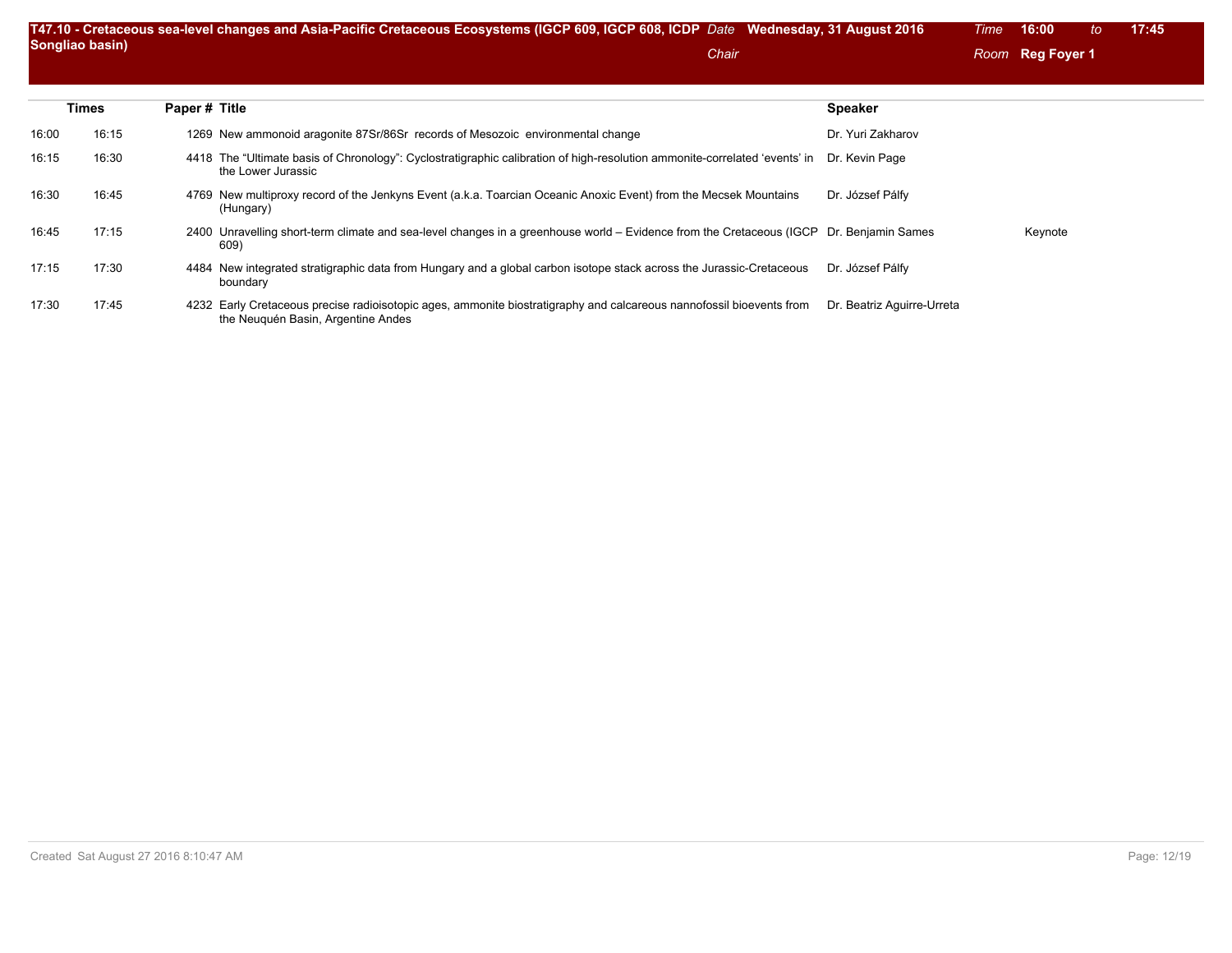|       |              | T47.P3 - Phanerozoic Earth History, Stratigraphy and the Geologic Time Scale                                        |       | Date Wednesday, 31 August 2016 | Time <b>17:45</b> | to. | 19:00 |  |
|-------|--------------|---------------------------------------------------------------------------------------------------------------------|-------|--------------------------------|-------------------|-----|-------|--|
|       |              |                                                                                                                     | Chair |                                | Room Exhibition   |     |       |  |
|       |              |                                                                                                                     |       |                                |                   |     |       |  |
| Times | Paper# Title |                                                                                                                     |       | <b>Speaker</b>                 |                   |     |       |  |
|       |              | 1831 Stratigraphy and sea-level fluctuations around the Santonian-Campanian boundary interval                       |       | Prof. Michael Wagreich         |                   |     |       |  |
|       |              | 3491 Microbial mats in the terrestrial Lower Triassic of North China and implications for the Permian-Triassic mass |       | Mr. Dao Liang Chu              |                   |     |       |  |

extinction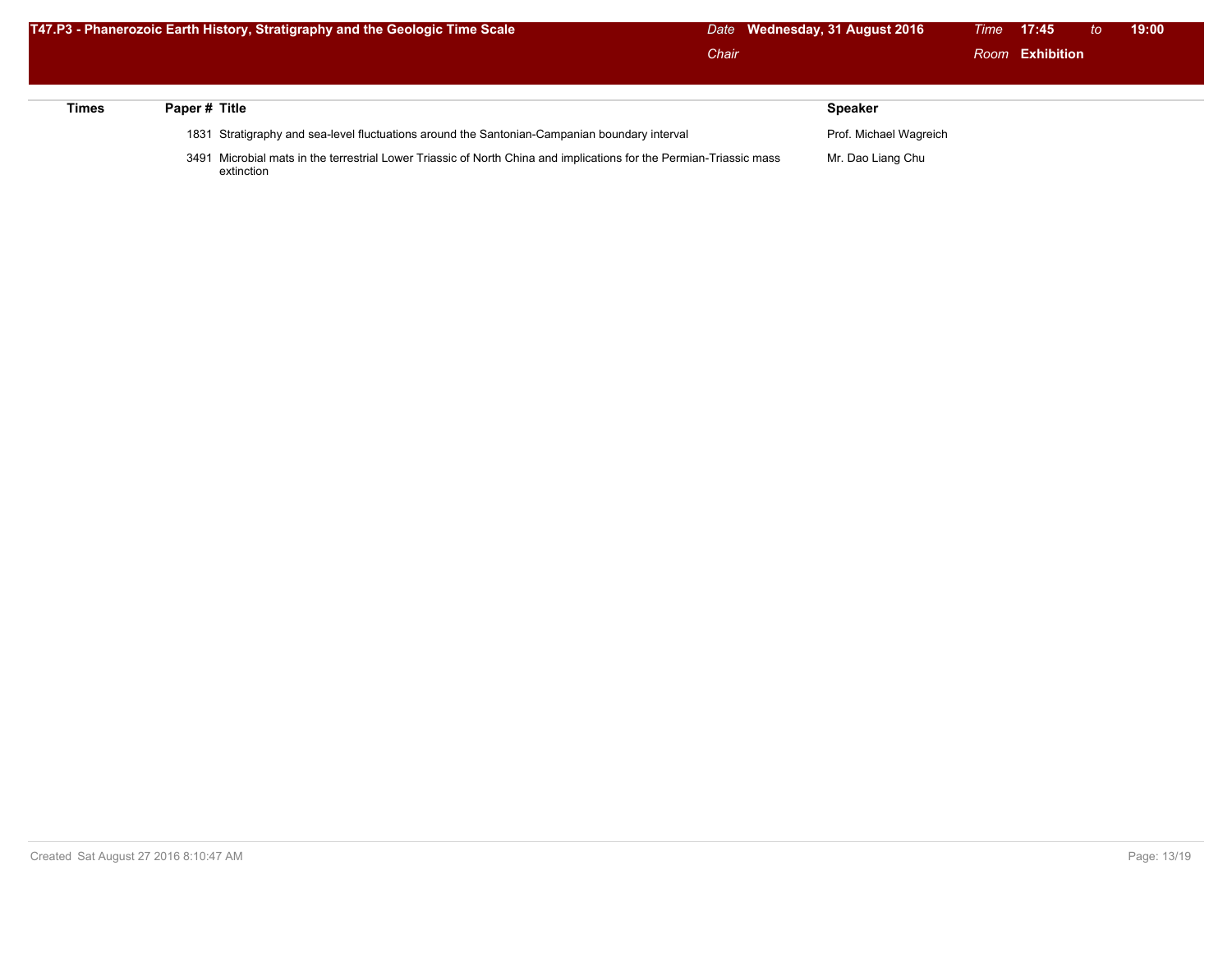|       | <b>Times</b> | Paper # Title                                                                                                                                                                                             | <b>Speaker</b>            |
|-------|--------------|-----------------------------------------------------------------------------------------------------------------------------------------------------------------------------------------------------------|---------------------------|
| 08:00 | 08:15        | 2977 Integrated planktonic foraminiferal and calcareous nannofossil biostratigraphy and paleoenvironmental inferences for Dr. Brian Huber<br>Turonian sediments from Tanzania                             |                           |
| 08:15 | 08:30        | 3785 Middle to Upper Cretaceous High Frequency Cyclic Records on the Arabian Carbonate Platform, SE Turkey:<br><b>Climatic and Tectonic Controls</b>                                                      | Dr. Ismail Omer Yilmaz    |
| 08:30 | 08:45        | 1234 Depositional environments during OAE1a (Early Aptian) in the Eastern Russian Platform and during OAE1b (Early<br>Albian) in the Middle Caspian: new data                                             | Prof. Dr. Svetlana Zorina |
| 08:45 | 09:00        | 4021 Significance of Cretaceous stratal records in Japanese Islands: forearc-trench systems                                                                                                               | Prof. Hisao Ando          |
| 09:00 | 09:15        | 2488 An astrochronological framework for the Tethyan Campanian                                                                                                                                            | Mr. Erik Wolfgring        |
| 09:30 | 09:45        | 3295 First stratigraphically complete Coniacian-Santonian boundary record from the Ruvuma Basin (southern Tanzania,<br>East Africa): planktonic foraminiferal, geochemical and paleoceanographic patterns | Prof. Maria Rose Petrizzo |
| 09:45 | 10:00        | 2533 Terrestrial climate and carbon cycle of East Asia in the Late Cretaceous: Records from the Continental Scientific<br>Drilling of the Songliao Basin                                                  | Prof. Chengshan Wang      |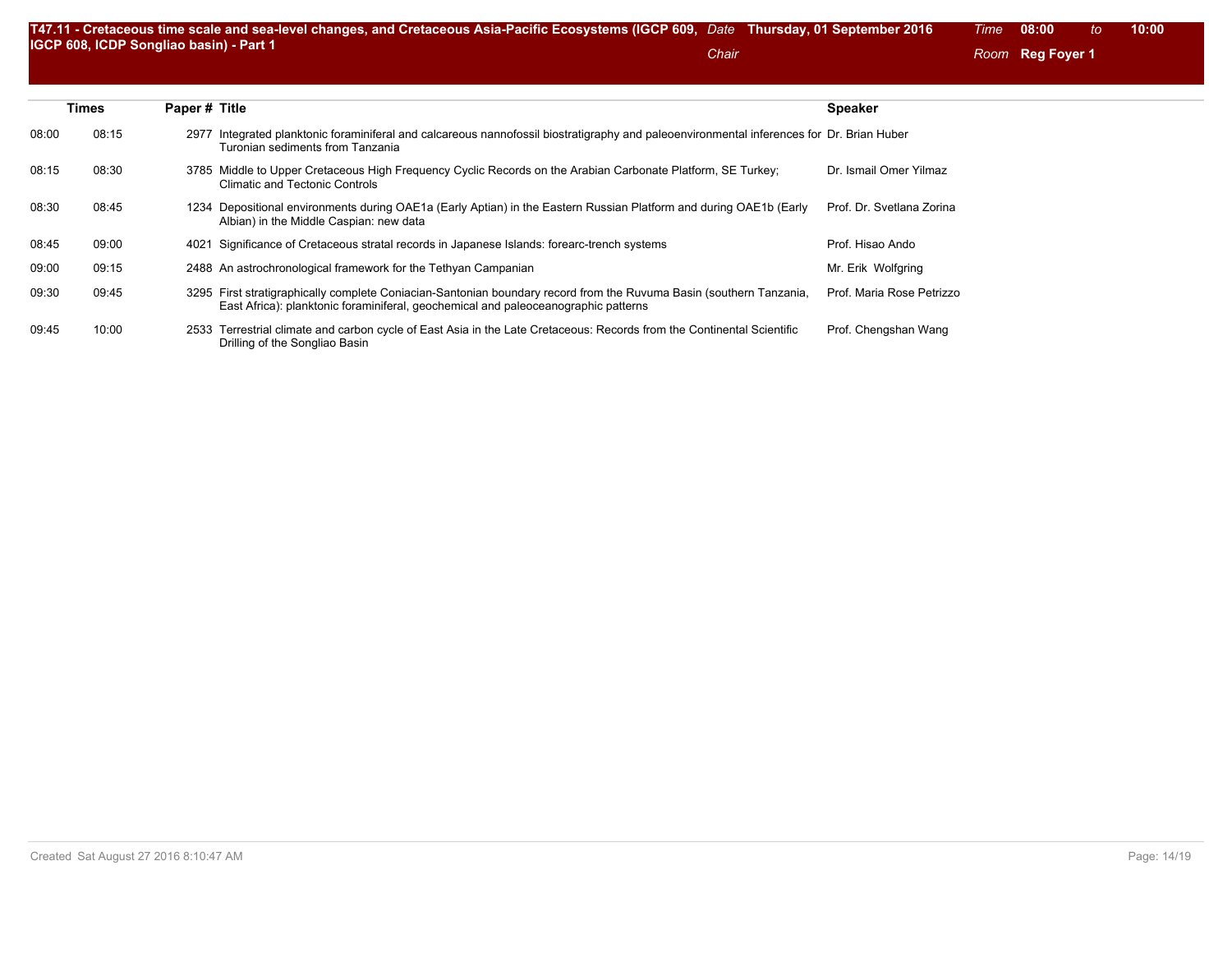|       |              | T47.12 - Cretaceous time scale and sea-level changes, and Cretaceous Asia-Pacific Ecosystems (IGCP 609, Date Thursday, 01 September 2016<br>IGCP 608, ICDP Songliao basin) - Part 2<br>Chair |                       | 10:30<br>Time<br>to<br>Room Reg Foyer 1 | 12:00 |
|-------|--------------|----------------------------------------------------------------------------------------------------------------------------------------------------------------------------------------------|-----------------------|-----------------------------------------|-------|
|       | <b>Times</b> | Paper # Title                                                                                                                                                                                | <b>Speaker</b>        |                                         |       |
| 10:30 | 10:45        | 1005 Climate-sensitive sediments of the Cretaceous in South China                                                                                                                            | Xianghui Li           |                                         |       |
| 10:45 | 11:00        | 4786 Early angiosperms of Siberia                                                                                                                                                            | Dr. Lina Golovneva    |                                         |       |
| 11:00 | 11:15        | 4800 New records of fossil coniferous wood from the Early Cretaceous Jehol Biota in western Liaoning, NE China and<br>palaeoclimate implications                                             | Dr. Yongdong Wang     |                                         |       |
| 11:15 | 11:45        | 3714 Defining the Lower-Middle Pleistocene Subseries boundary                                                                                                                                | Professor Martin Head | Keynote                                 |       |
| 11:45 | 12:00        | The Lower-Middle Pleistocene boundary at the Montalbano Jonico section (Southern Italy)<br>2451                                                                                              | Prof. Maria Marino    |                                         |       |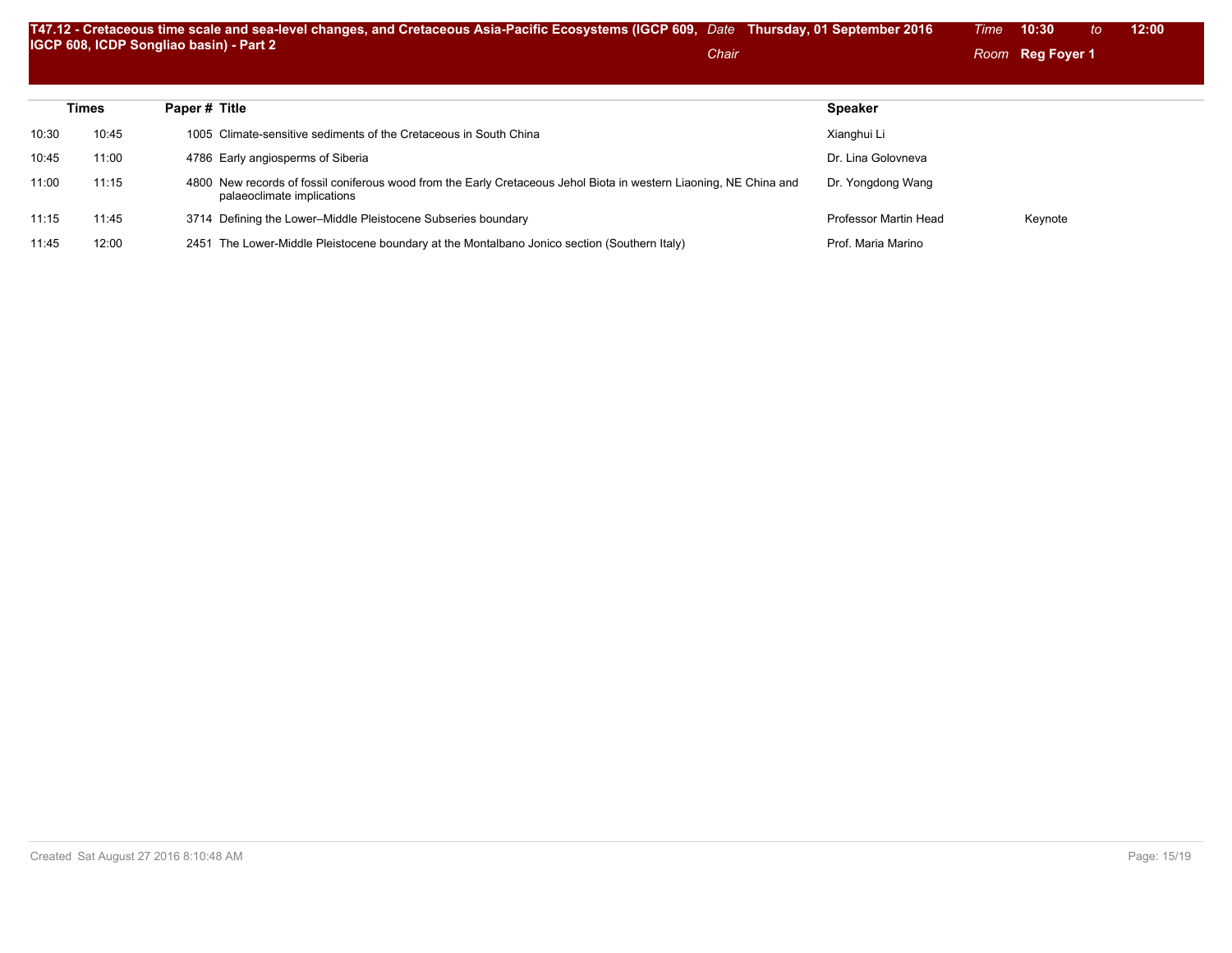| T47.13 - The Quaternary System: precision and reliability in global correlation | Date Thursday, 01 September 2016 | Time 14:00 to 15:30 |  |
|---------------------------------------------------------------------------------|----------------------------------|---------------------|--|
|                                                                                 | Chair                            | Room Reg Foyer 1    |  |

|       | <b>Times</b> | Paper # Title                                                                                                                                                                   | <b>Speaker</b>         |
|-------|--------------|---------------------------------------------------------------------------------------------------------------------------------------------------------------------------------|------------------------|
| 14:00 | 14:15        | 3423 Authigenic 10Be/9Be ratio signature of the Brunhes/Matuyama transition in the Montalbano Jonico marine<br>succession                                                       | Quentin Simon          |
| 14:15 | 14:30        | 2856 Defining the Upper Pleistocene Subseries: assessing Antarctic ice cores for a potential global boundary stratotype<br>section and point (GSSP)                             | Prof. Martin Head      |
| 14:30 | 14:45        | 4176 Intercomparing the boundaries of the youngest two interglacials: Base MIS1 vs Base MIS5e, Base Holocene vs<br>Base Last Interglacial, Base Middle Holocene vs Base Eemian. | Dr. Kim Cohen          |
| 14:45 | 15:00        | OSL-based loess chronologies in West and Central Asia: how precise and reliable?<br>3571                                                                                        | Prof. Manfred Frechen  |
| 15:00 | 15:15        | 1699 Characteristics of lower-order unconformity in carbonates and its significance for reservoir development: A Lower-<br>Ordovician unconformity in Tarim Basin, NW China     | Professor Tailiang Fan |
| 15:15 | 15:30        | Detailed litho-stratigraphy and sedimentary environment of upper part of Kokumoto Formation with the $L \Box M$<br>2861<br>Pleistocene boundary                                 | Dr. Osamu Kazaoka      |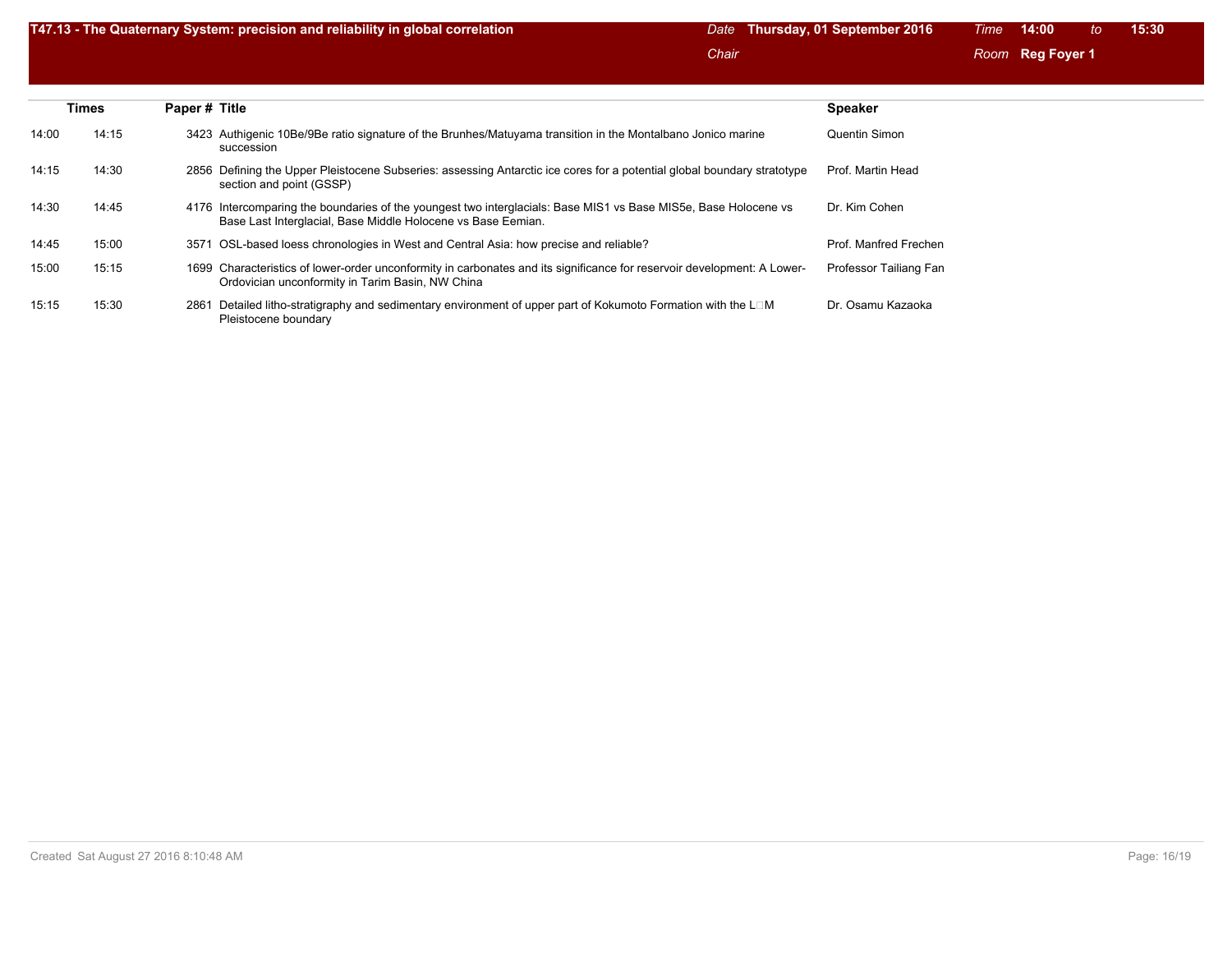| T47.14 - Stratigraphy, Sequence Stratigraphy and Basin Analyses | Date Thursday, 01 September 2016 | Time 16:00 to 17:45 |
|-----------------------------------------------------------------|----------------------------------|---------------------|
|                                                                 | Chair                            | Room Reg Foyer 1    |

|       | <b>Times</b> | Paper # Title                                                                                                                                                              | <b>Speaker</b>       |
|-------|--------------|----------------------------------------------------------------------------------------------------------------------------------------------------------------------------|----------------------|
| 16:00 | 16:15        | 1440 Palaeoenvironmental shifts and sequence analysis of the Early-Middle Devonian Bokkeveld Group in the Clanwilliam Mr. Cameron Penn-Clarke<br>Sub-basin of South Africa |                      |
| 16:15 | 16:30        | 4375 Multi-scale stratigraphic forward modelling of the Surat Basin for geological storage of CO2                                                                          | Dr. Cedric Griffiths |
| 16:30 | 16:45        | Using the fluvial-tidal transition zone (FTTZ) in sequence stratigraphic interpretation (Plio-Pleistocene Talparo and<br>4971<br>Erin Formations, Trinidad)                | Ms Annalize McLean   |
| 16:45 | 17:00        | 1236 Characteristics of Low-order unconformities and controlling on karst reservoir of Middle-lower Ordovician in SW<br>Tarim Basin, China                                 | Dr. Jie Liu          |
| 17:00 | 17:15        | 4367 Recent Developments in Stratigraphic Forward Modelling                                                                                                                | Dr. Cedric Griffiths |
| 17:15 | 17:30        | 2291 Ordovician sea-level changes: one global curve or two semi-global ones?                                                                                               | Prof. Andrei Dronov  |
| 17:30 | 17:45        | 4384 Sedimentology and high-frequency sequence stratigraphy of Middle-Lower Ordovician Yingshan Formation in the<br>Tahe Oilfield of Tarim Basin, Northwest China          | Dr. Xiaogun Yang     |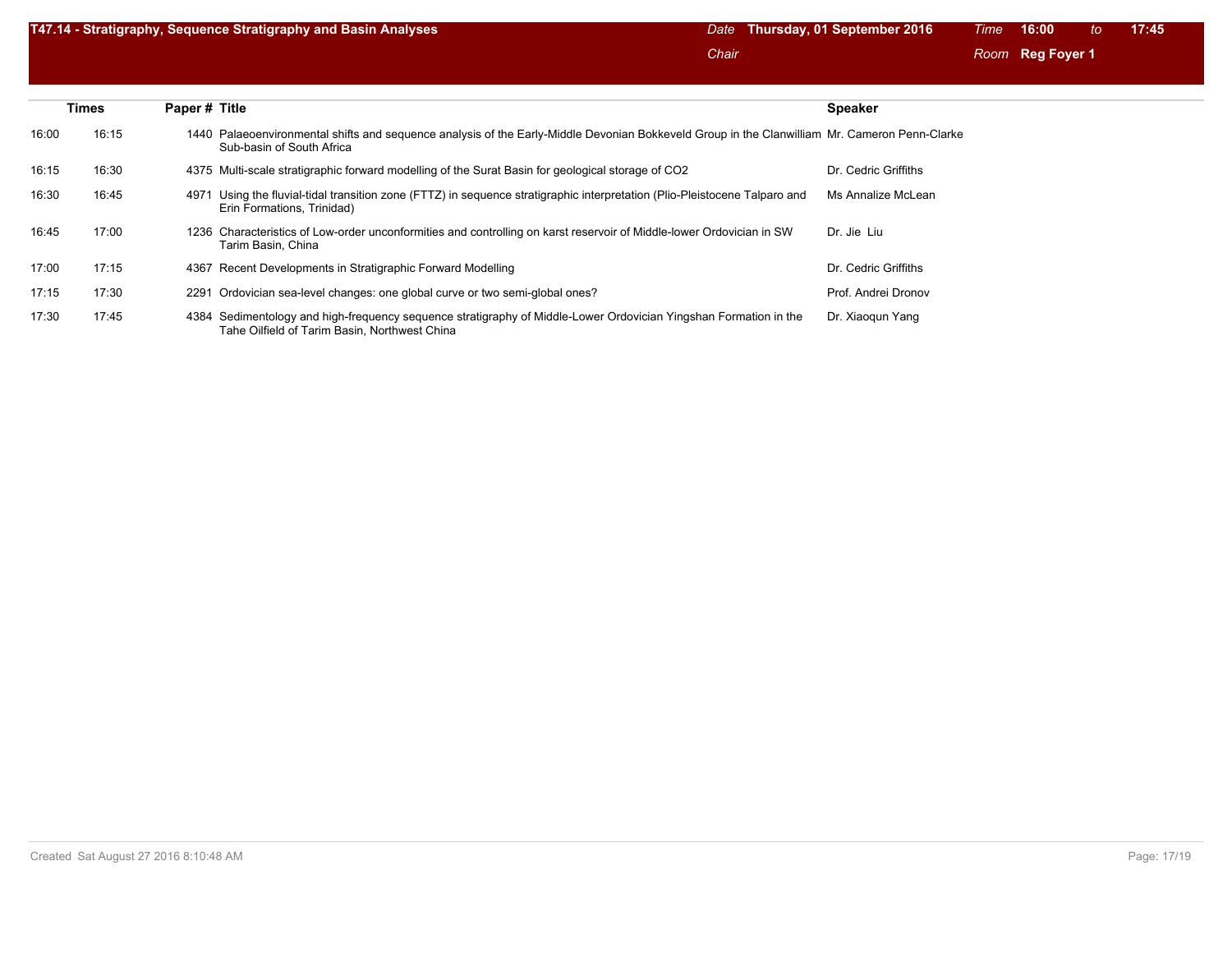|       | T47.15 - Early Paleozoic World |                                                                                                                                                                          | <b>Friday, 02 September 2016</b><br>Date | 08:00<br>10:00<br>to<br>Time |  |
|-------|--------------------------------|--------------------------------------------------------------------------------------------------------------------------------------------------------------------------|------------------------------------------|------------------------------|--|
|       |                                |                                                                                                                                                                          | Chair                                    | Room Reg Foyer 1             |  |
|       |                                |                                                                                                                                                                          |                                          |                              |  |
|       | <b>Times</b>                   | Paper # Title                                                                                                                                                            | <b>Speaker</b>                           |                              |  |
| 08:00 | 08:30                          | 2472 A new approach to quantifying stratigraphic resolution, integrating chemostratigraphic data, and testing global<br>stratotypes                                      | Dr. Junxuan Fan                          | Keynote                      |  |
| 08:30 | 08:45                          | 1099 Chemostratigraphy of the Ediacaran-Cambrian Lesser Himalaya, India, Eastern Gondwana, and correlation with<br>South America, Western Gondwana                       | Prof. Vinod Tewari                       |                              |  |
| 08:45 | 09:00                          | New carbon isotope data on the Precambrian-Cambrian interval of the Tommotian stage hypostratotype - Isit<br>4100<br>Section (Lena River, Siberian Platform)             | Dr. Pavel Parkhaev                       |                              |  |
| 09:00 | 09:15                          | Multiproxy approach and HI-RES stratigraphy: Contrasting examples of degree of precision attained in correlation of Dr. Ladislav Slavik<br>1654<br>mid-Palaeozoic strata |                                          |                              |  |
| 09:15 | 09:30                          | 4577 Ordovician conodonts of the South Urals: biogeographic affinity of the East European Platform's eastern margin                                                      | Dr. Tatiana Tolmacheva                   |                              |  |
| 09:30 | 09:45                          | 5156 Katian (Upper Ordovician) – Aeronian (Lower Silurian) carbon isotope excursions in South China                                                                      | Prof. Junxuan Fan                        |                              |  |
| 09:45 | 10:00                          | 4085 Regional Framework for the distribution of LCT and NYF signature in Zambezian pegmatites, Mozambique                                                                | Dr. João Reynolds Marques                |                              |  |